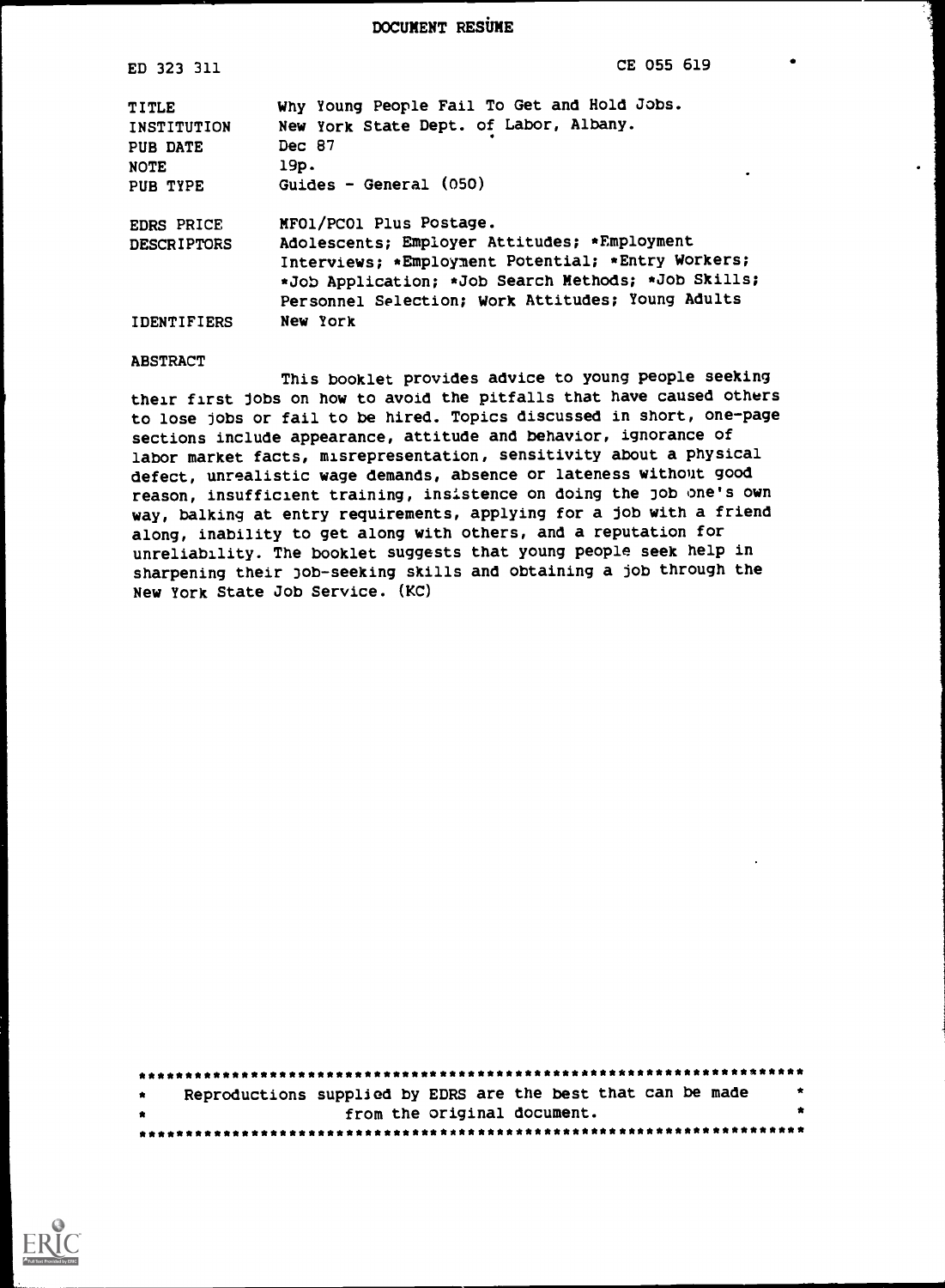# Why<br>Soung People<br>Soung People ...Young People Fail to get and obs

#### US DEPARTMENT OF EDUCATION Ofica of Educational Research and improvement EbUCATIONAL RESOURCES INFORMATION CENTER (ERICI

- This document has been reproduced as recsuved Own !NI Prson Or OqiinZston / . OngortattlIg a /
- $\Box$  Minor changes have been made to improve<br>reproduction quality
- Points of view or opinions stated in this document do not necessarily represent official<br>OERI position or policy

 $356/$ 

#### "PERMISSION TO REPRODUCE THIS MATERIAL HAS BEEN GRANTED BY

TO THE EDUCATIONAL RESOURCES INFORMATION CENTER (ERIC)."

ę.



We're working to keep people working.

2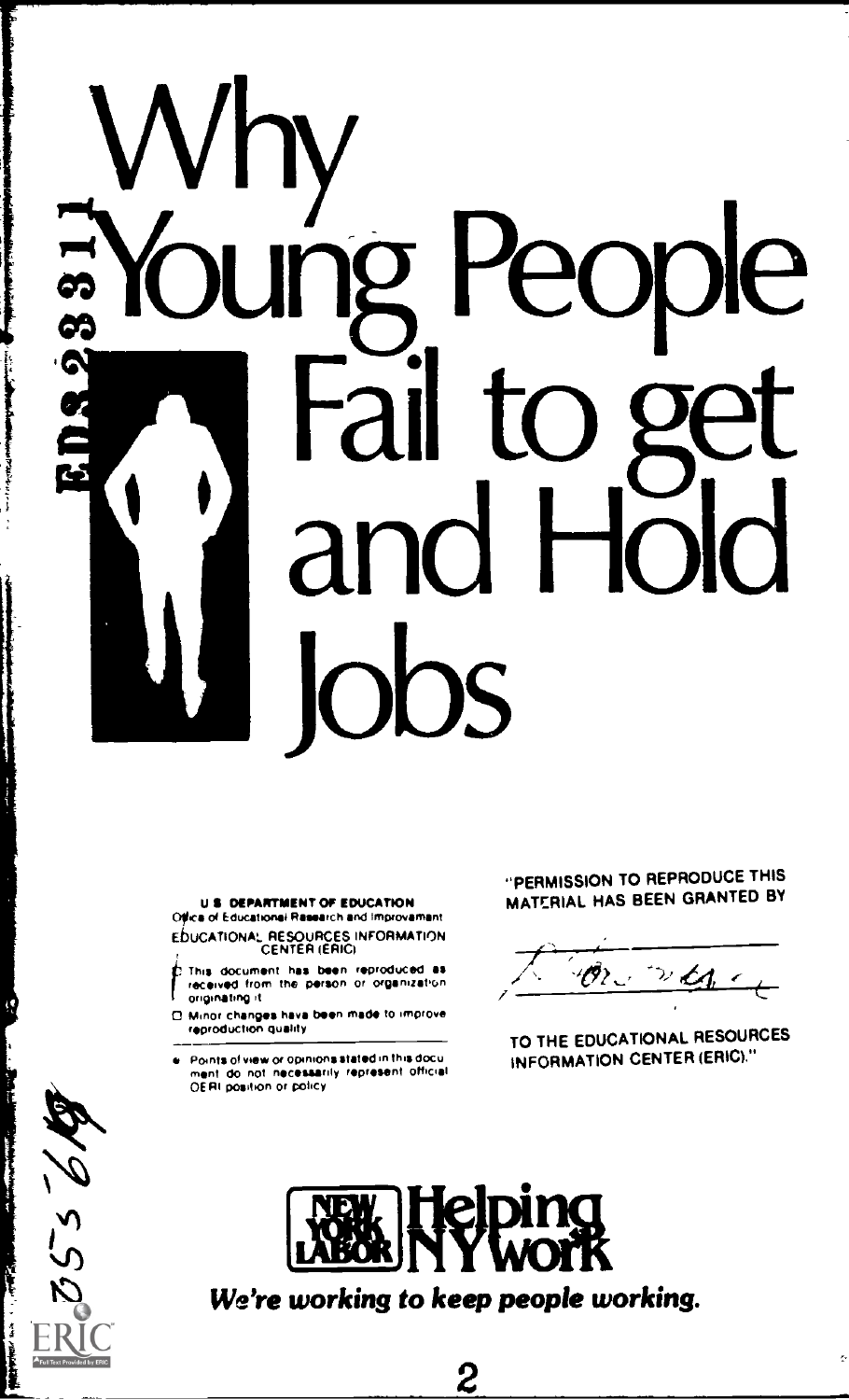

Letter from Gov Cuomo

Thousands of young New Yorkers enter the job market every year. Because they are young and inexperienced, they

sometimes make mistakes at employment interviews or on the job.

The state Department of Labor booklet lists the most common errors made and the ways to avoid making them.

It will prove useful to young people looking for jobs and to schools and community agencies.

Sincerely,

Man M (rions  $\sim$  $\omega$ uro

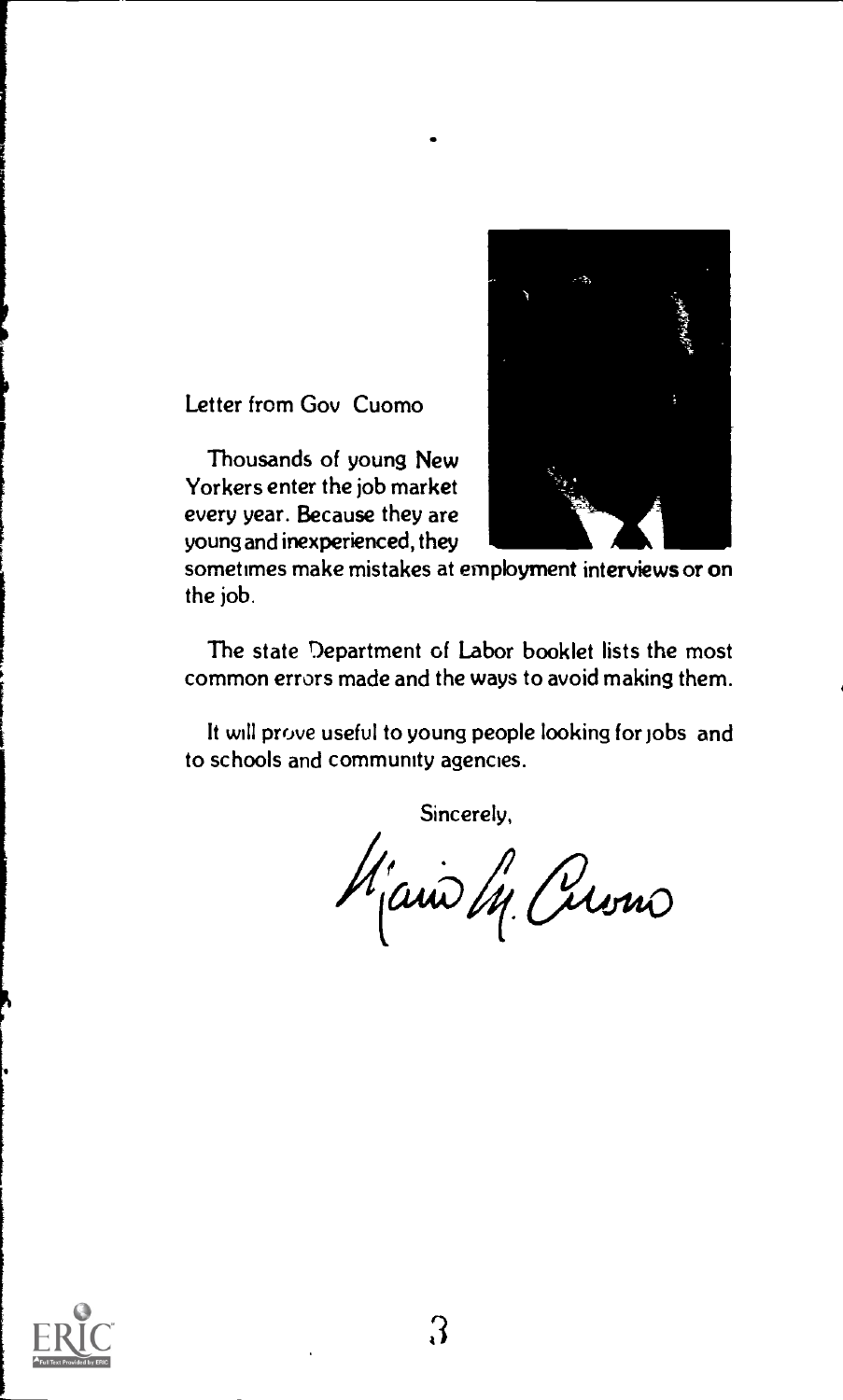Letter from Comr. Hartnett

Your first job is the stepping stone to your future career, and the advice in this booklet on how to appear at



the job interview and how to perform on the job may give you an edge on the competition

I also recommend that you let your local Job Service office help you Their staff can provide vocational testing and counseling as well as aid you in your job search.

Good luck on locating that important first job



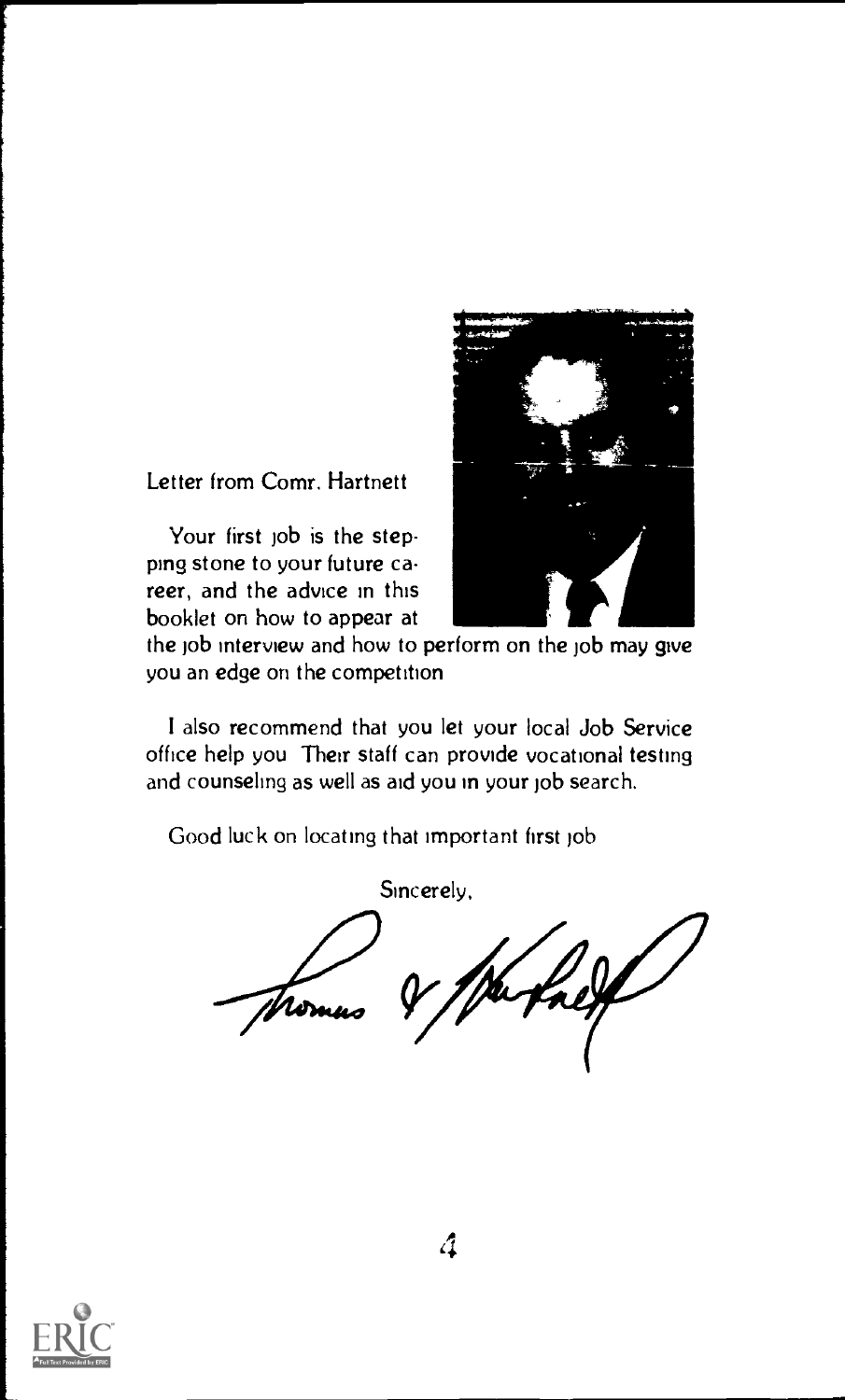# Your appearance

#### ...can be the difference between getting the job and getting the "brush-off."

Take the case of Peter. He is 20 years old, in good health and a high school graduate. Even though he likes people and has an aptitude for sales work, he could not get a job. The reason for his failure was immediately apparent the moment he stepped into the Job Service office for help. He was dressed in sloppy jeans and a torn shirt. His hair was extra long and uncombed, and he needed a shave. The advice of his Job Service interviewer was to change his appearance or he wouldn't stand a chance. A fresh shirt, pressed trousers, a shave and haircut did the tnck. He got the job to which he was referred by the Job Service.

And then there is Susan, age 18. She came to the Job Service with a very spotty work history; jobs lasting two or three months as a counter-girl, wait-



'cilk.\$,4

ress, meat packer She had her heart set on an office job, but with the impression she made, her chances of getting one were very slim She dressed sloppily, chewed gum with sound effects and wore heavy makeup Fortunately, Susan had the good sense to heed the advice of her Job Service counselor She appeared at her next interview neatly dressed, with light makeup and without chewing gum She not only got the job but, within a short time, got a promotion and a substantial raise as well.

> The first impression you make is the one that counts most. Make sure it's a good one. Check your personal appearance. Men should be neat, clean, freshly shaved, with hair combed and shoes shined. Women should avoid heavy makeup, elaborate hairdos and gaudy jewelry.

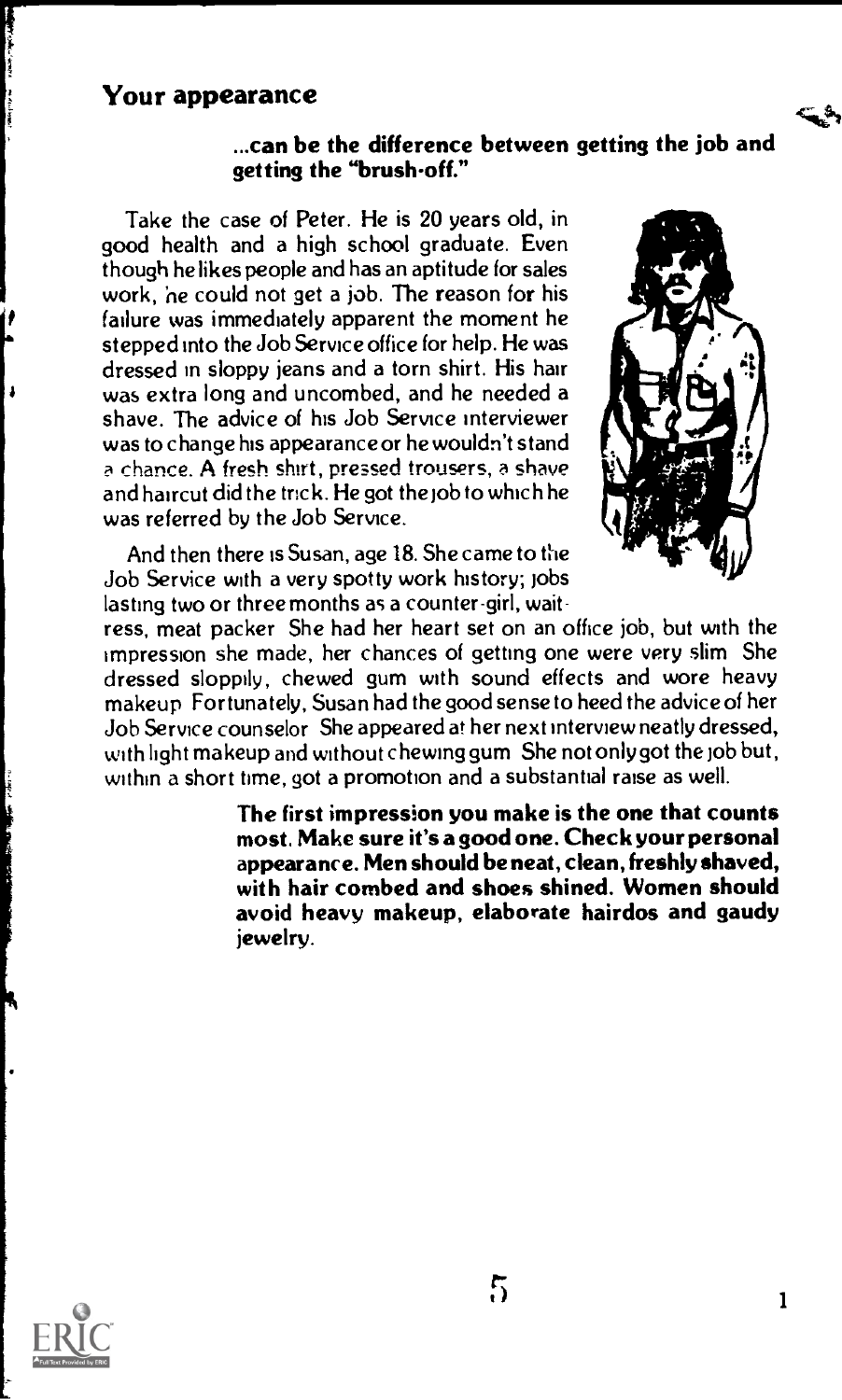# Attitude and behavior

#### ...play almost as important a part in getting and holding a job as does skill."

Carl lives with his married sister and brother-inlaw who need his room for their own children. They told him he'd have to get a job and find a place of his  $own$  as soon as possible He came to the New York State Job Service for help in finding work.

During his conference with a Job Service counselor, his attitude was "the world owes me a living." He was cocky, demanding and argumentative. The counselor discussed with Carl how to handle himself during an interview.

An appointment with an employer finally was arranged during which Carl disregarded all of the counselor's advice When the employer told him how much the job paid, Carl immediately replied that his friends advised him not to work for those wages



That ended the interview The employer promptly phoned the counselor and said that he would not hire this applicant under any circumstances; his attitude and manner were so unsatisfactory that he felt he should not be referred again

Anita was 17 years old and a high school graduate when she came to the Job Service. She had successfully completed a commercial course, 'ncluding two years ot typing and bookkeeping, and she was especially good with figures For two summers she worked in the accounting office of a family friend, operating vanous types of business machines. Her skills were currently in demand Even though she was only 17, she had poise, excellent appearance and seemed mature for her age. An immediate interview was arranged.

Despite all she had going for her, Anita did not get the Job The employer reported that she seemed interested in very little except the company benefits. Anita left the impression that she was interested only in what the firm could do for her and not in what she could contribute to the firm.

> One of the most important things an employer wants to know is how interested yot are in the job that is being offered.

> Be friendly and enthusiastic when you tell about yourself. Convince the employer that you can do the work and that you really want the chance to prove it.

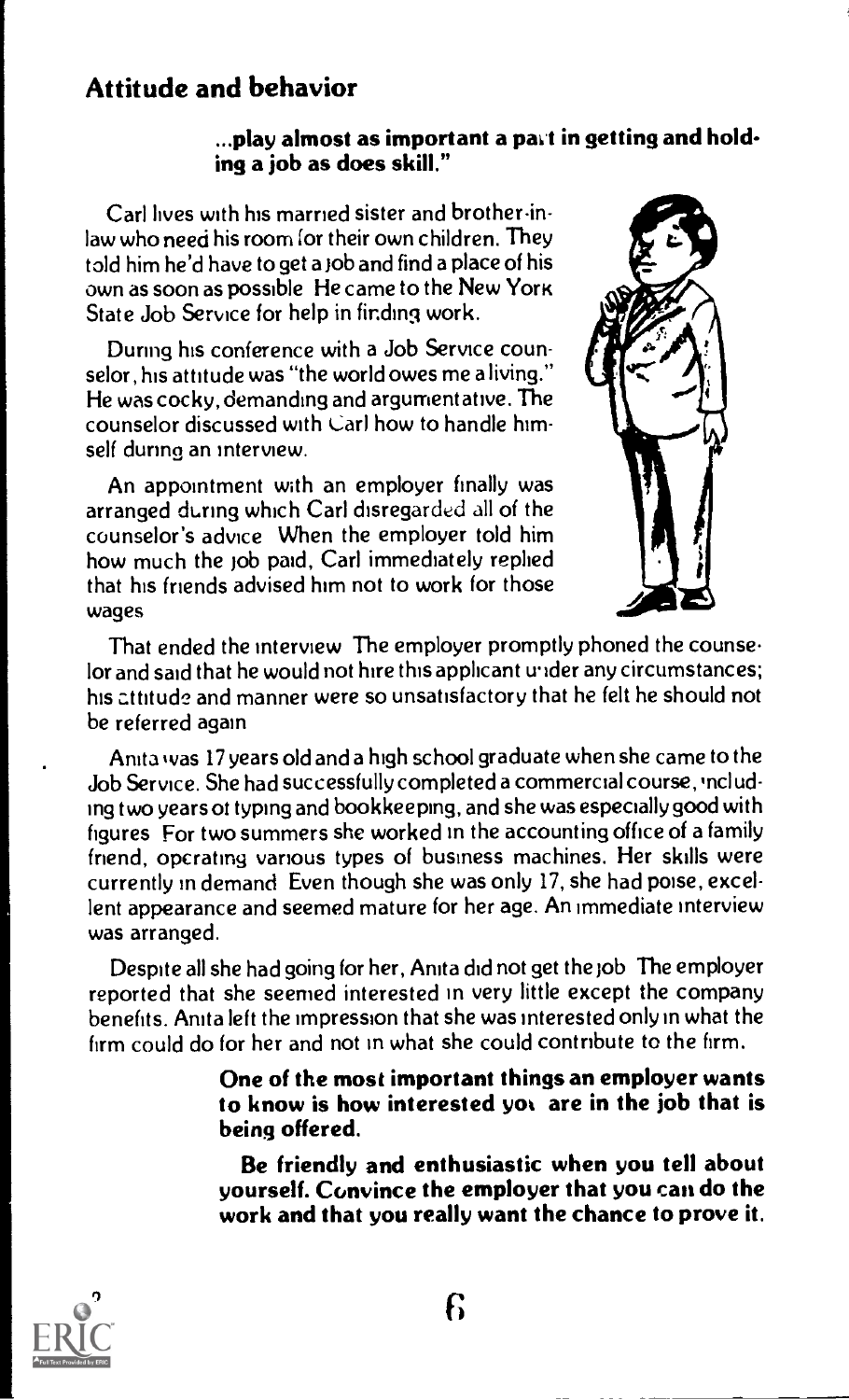# Ignorance of labor market facts

# ...can result in costly mistakes.

Richard, 17, was not the scholarly type, but he was mechanically inclined. After only one year of high ool, where he had some shop training, he dropi ,d out to take a job in a plant doing repair work.

He enjoyed his work and did so well that in a short time he got a raise. His prospects for future advancement seemed bright.

Then, Richard made his big mistake. He quit his job on hearing the rumor of higher wages paid elsewhere.



By the time he came to the Job Service for help, he had already spent several weeks looking for that better-paying job. The only thing he found in those agonizing few weeks was what he should have known before he quit; there was a substani:al amount of unemployment in the area and jobs were hard to get.

Fortunately, something could be done for Richard. The Job Service was able to locate a job for him as a trainee at less pay than he previously earned, but with a good chance for advancement.

> Leaving a job without having another to go to is risky business.

> Be sure you know what the economic situation is and what your chances are of getting the position you're after before you quit your job.



ł

į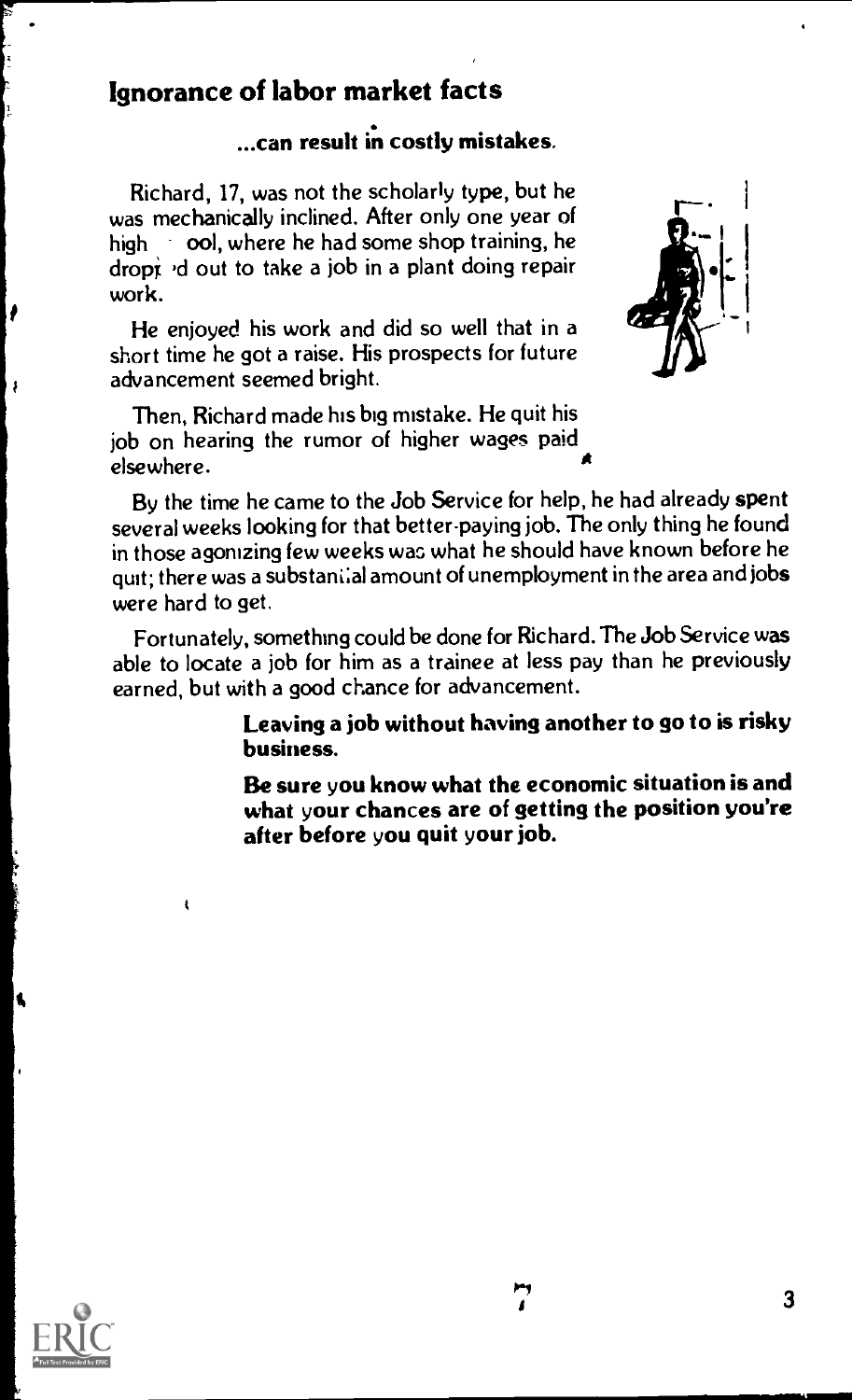# ...is bound to be discovered and work to your disadvantage.



Josephine was 16 years old when she quit school her age and physically mature. By misrepresenting after completing the tenth grade. She was tall for her age as 19, she was able to get a job as a cocktail waitress. The salary was good and so were the tips, but the job was short-lived.

A

It wasn't too long before her employer discovered that Josephine had lied about her age. He fired her on the spot. They both could have gotten into deep trouble as a result of this deception.

George wanted a job in construction. When an ad appeared in a local paper for experienced roofers, he applied. He was a pretty glib young man. Even though he had absolutely no experience, George managed to convince the employer that he was fully qualified and could handle the job. He was hired and told to report to a building project the next day, ready to work.

That afternoon, George went on a shopping trip and invested in the work clothes he needed for the job.

As it turned out, it was a poor investment He had only been on the job a few minutes when it became obvious that he was totally unqualified. Naturally, he was immediately discharged.

> If you want a good job and expect to keep it, be honest with your employer.

> You may be found out if you're bluffing and will be the loser.

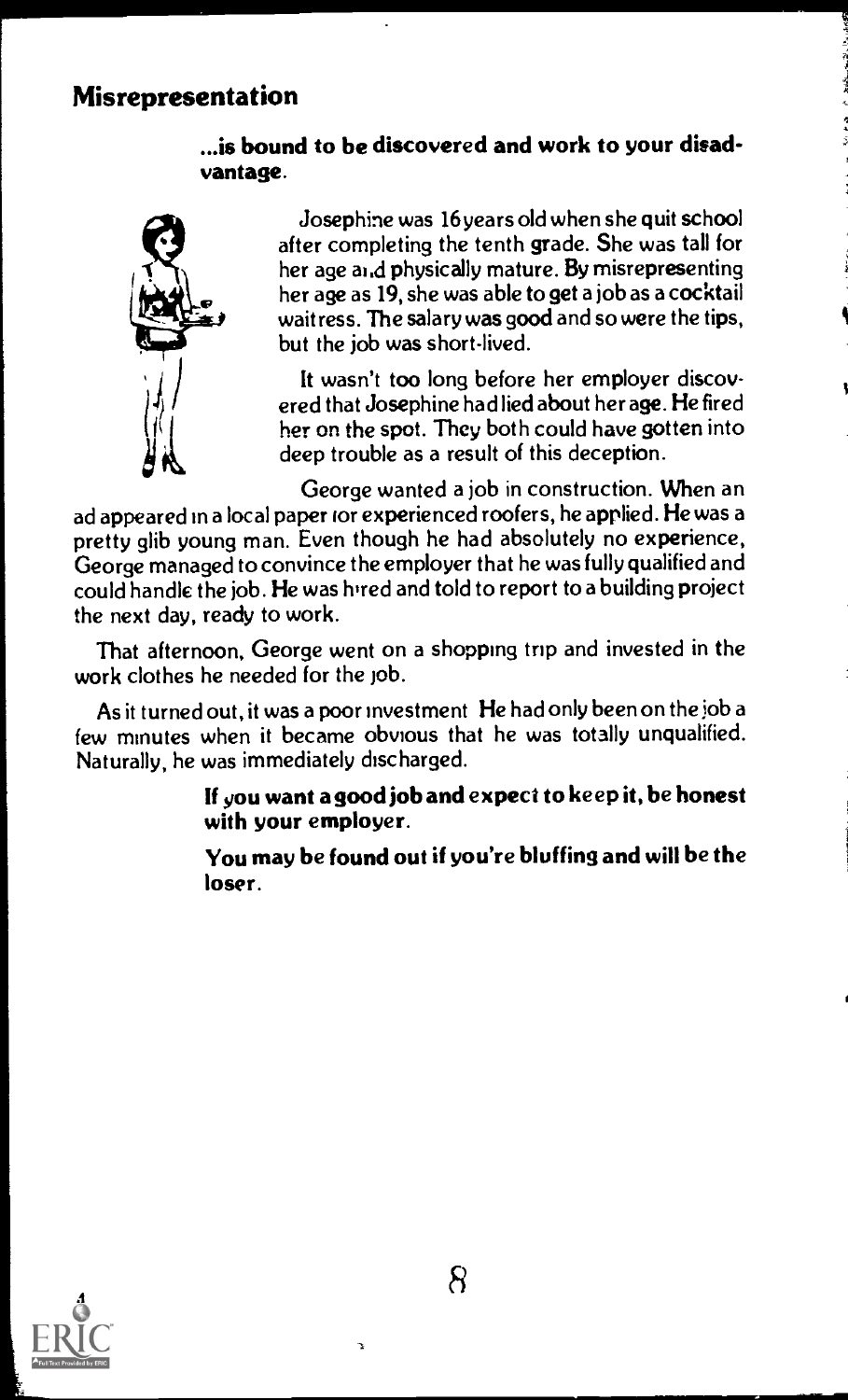# Sensitivity about a physical defect

#### ...can be a serious obstacle to getting and holding a job, it you let it.

Harry,  $21$ , had a skin ailment that caused brownis: i blotches on his face and neck, and this was very disturbing to him In fact, when he came to the Job Service office, he kept his hat pulled down over his face to mask his disfigurement

Harry's work record was spotty due to his concern about his appearance. He had worked at various part-time selhng and offire johc for short periods but had not held a steady Job since graduating from high school



The Job Service interviewer recognized his

trouble and convincingly explained to Harry that others were not aware of, or disturbed by, his skin ailment, and that wearing his hat during the interview only added to the problem by calling attention to it

Before sending him out to be interviewed for a beginning office job, the interviewer discussed Harry's condition with the employer. He was hired and in a short time has come a long way toward overcoming his self consciousness

> There is no denying that sensitivity about a physical defect can be a handicap, but it is a hand:cap that, with understanding, can be overcome.



1

٦

A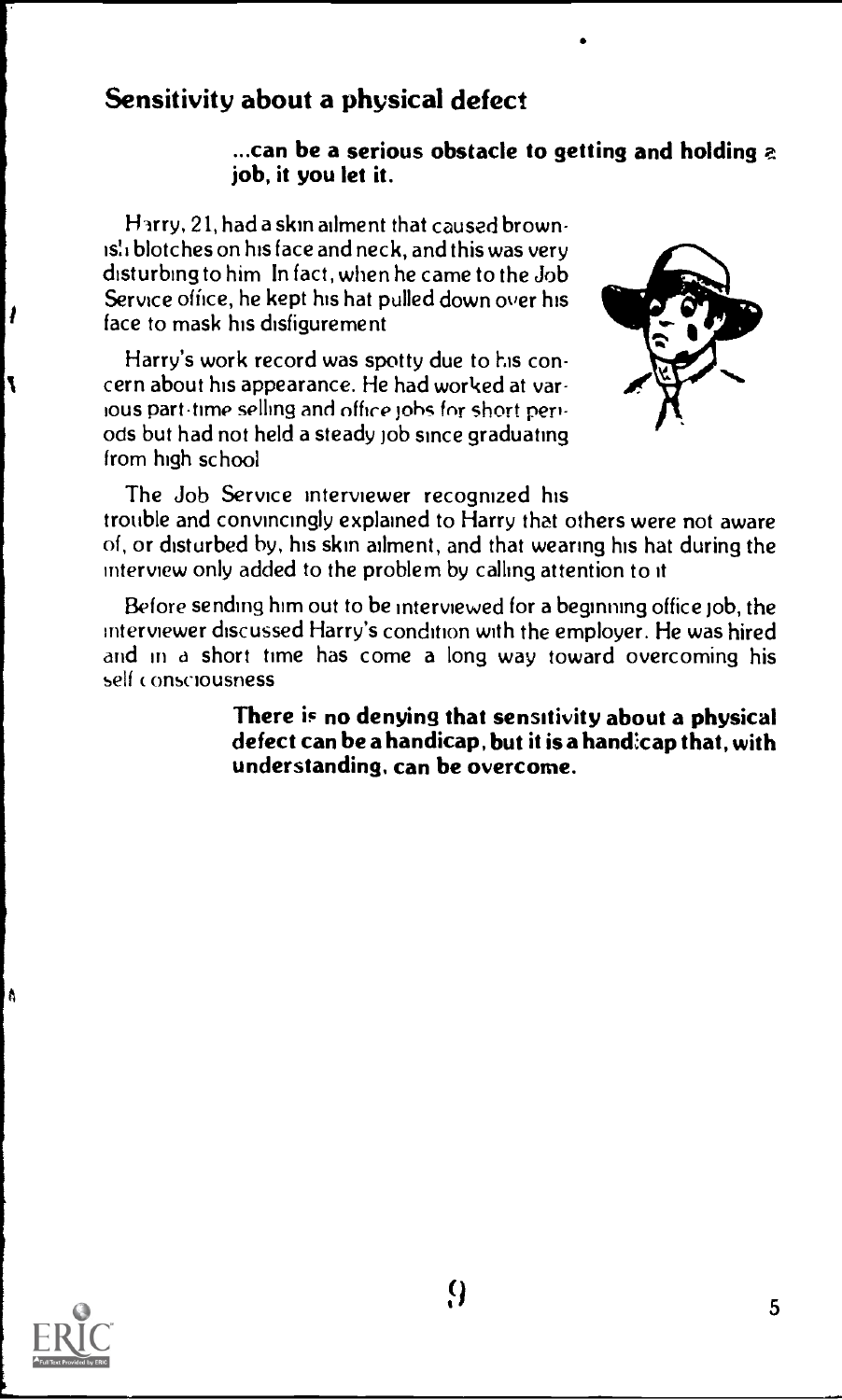# Unrealistic wage demands

#### ...usually mean you won't get the job.



Kathy, 18 years old and a commercial high school graduate, applied to the Job Service for a job as a stenographer. When asked about salary, she said she wouldn't work for less than \$300 a week. Her reasoning was that, according to newspaper articles she had read, there was a shortage of stenographers and anyone who could take some dictation, type 30 words a minute and breathe could demand such a salary.

The Job Service counselor explained to Kathy that, without experience, her demands were too high. She was told what the going salary was for a

beginning stenographer and that only with experience could she expect to advance and ultimately reach her goal

This advice fell on deaf ears. Kathy refused to be interviewed for any job that paid less than her demand--even though some of the jobs discussed interested her in every aspect except salary.

If she persists in demanding more money than she is likely to get, Kathy will remain unemployed and her much-needed skills will suffer from disuse

All through high school, John was a photography buff. He was a member of the camera club and spent most of his spare time taking pictures and processing them After high school graduation, he took a six-month photography course

When John came to the Job Service, he was referred to a job as a darkroom worker at the prevailing rate and was hired

A month later, he quit and came to the Job Service office again John felt that he was worth more money because another darkroom worker in the plant was being paid \$20 more a week than he was

While talking to the Job Service counselor, John realized for the first time how wrong he was to quit his job Comparing the two jobs, he clearly saw that ever, though they both did the same work much of the time, the other employee had been there for three years and was called upon to do special work in emergencies.

After this insight, John was willing to accept another darkroom job at the same wages, or even less, if necessary.

> A rash act can be costly. Be realistic about your demands. Carefully examine the situation and possible consequences before you make your decision.



 $10$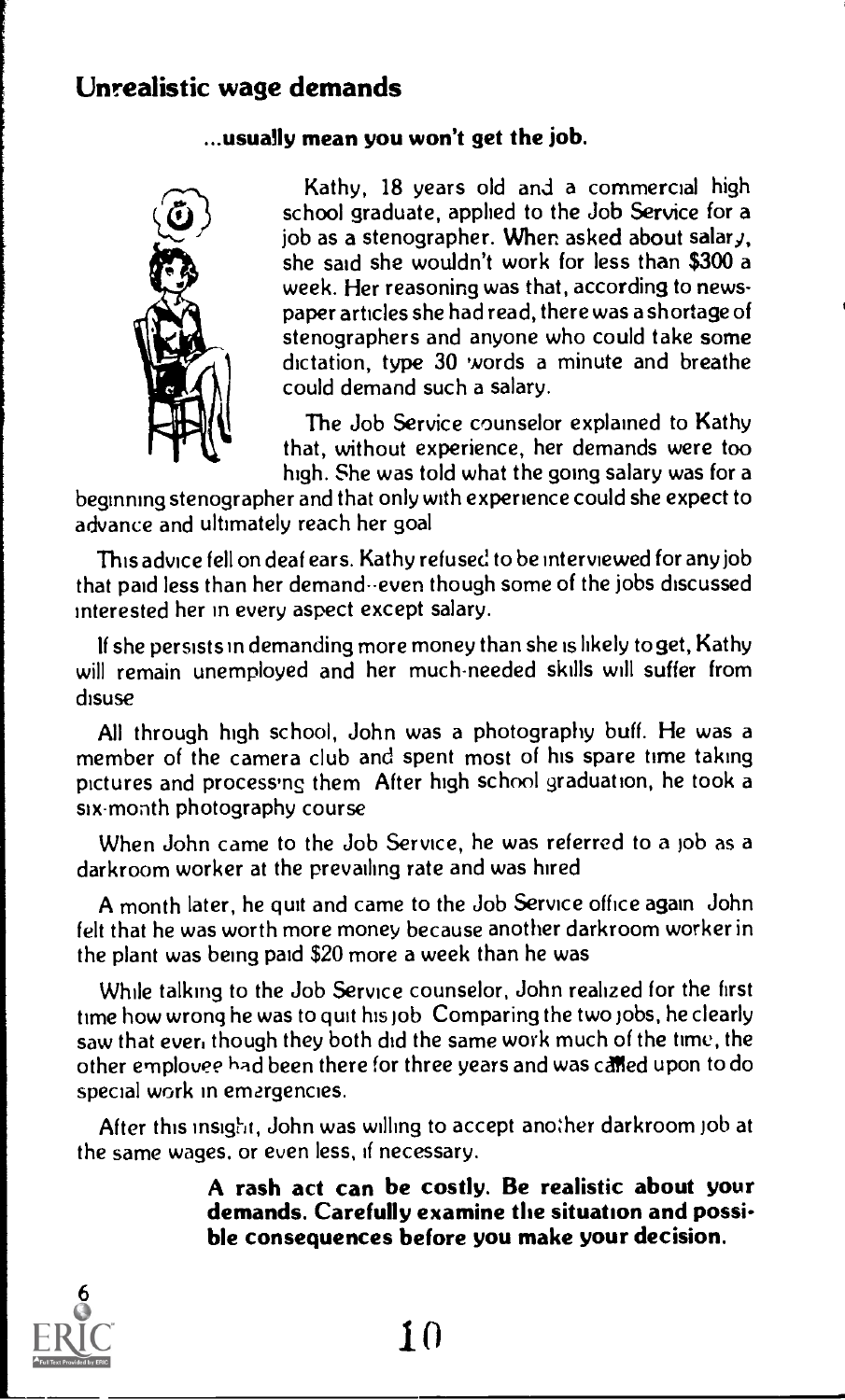# Absence or latc less without good reason

#### ...can cost you your job and could make if difficult tor you to get another one.



Lzurie wanted to be a keypunch operator. By the time she had finished her second year of high school she knew she wouldn't go on to college, so she took courses in typing and business arithmetic. After graduating from high school, she got a job as a keypunch operator trainee through the New York State Job Service

Two months later, Laurie was back in the Job Service office looking for another job.

Her employer had fired her because of poor attendance and her lack of effort to correct it. Even though he was satisfied with her work, he couldn't have an employee who, all too often and without good reason, came to work late or didn't show up at all.

After that, she failed to get several other jobs she interviewed for because of the poor reference from her first employer. Laurie came back to the Job Service office completely discouraged, saying she would take any kind of job, any place, just to be able to correct her absentee record.

> If it becomes necessary to stay away from your job, or to come to work late, be sure that you have a legitimate excuse and that you notify your employer as soon as possible.

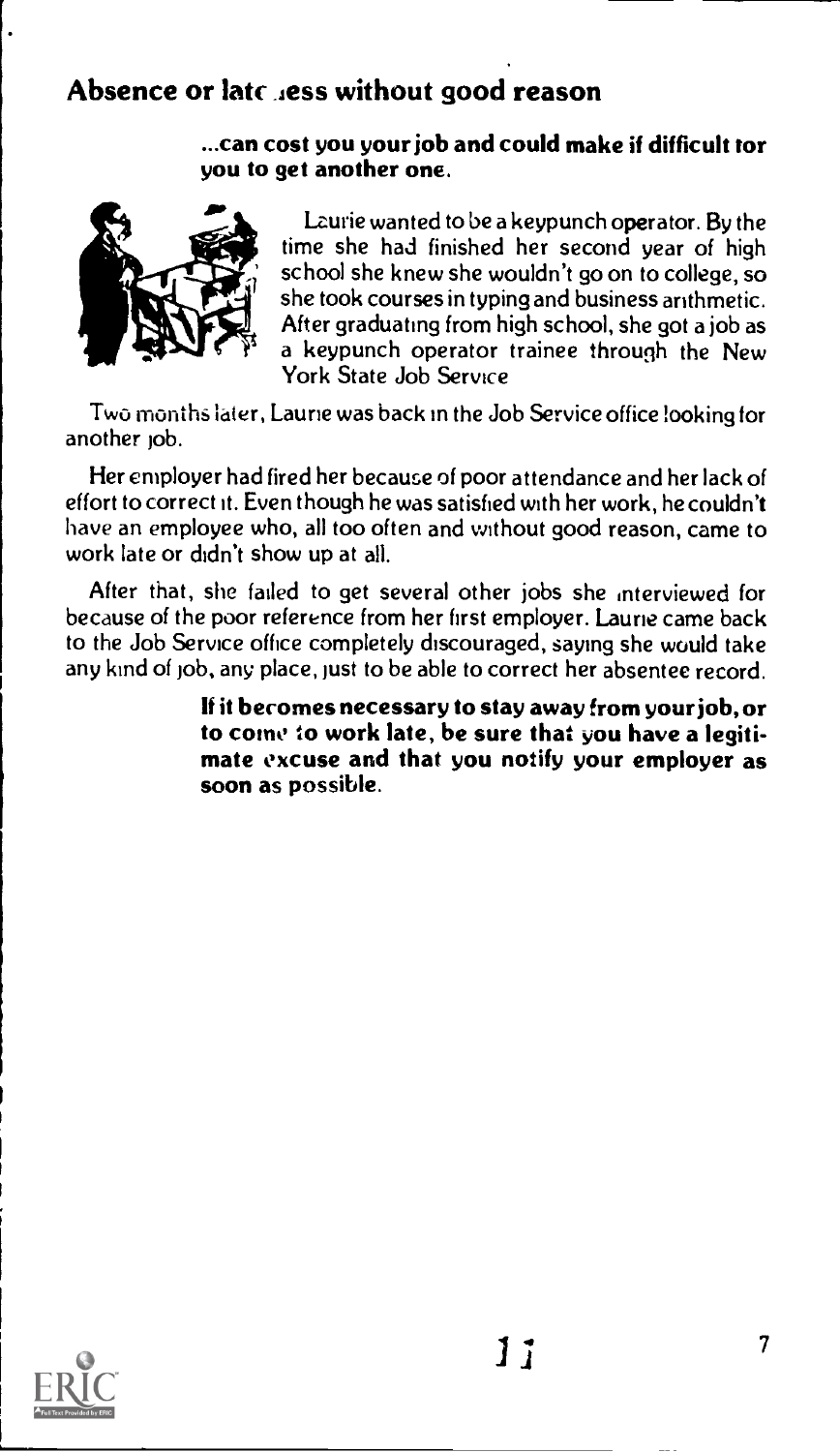# Insufficient training

#### ...is an obstacle to getting the job you want.

Patricia, age 17, left high school after three years in a commercial course because she was tired of school. An office job where she could use her limited ability at typing and shcrthand was not immediately available She finally took a job as a garment tic keter in a firm where she had previously worked one summer

After about six months Patricia became so bored with het work that she quit to get an office job Her cearch proved fruitless Finally she applied to ihe New York State Job Service office where she was tested for her office skills. It was found that her typing speed and accuracy were not up to standard and the elementary skills she did have when she quit school had deteriorated



The Job Service counselor helped Patricia evaluate her current and potential skills and offered her a plan to follow the contract of the contract of the contract of the contract of the contract of the contract of the contract of the contract of the contract of the contract of the contract of the contract of the contract of the contract o

Patricia got her job back as a ticketer and is now enrolled in night school to complete her high school education and brush up on her office skills.

> Wanting a job is not enough. You must find out what the position requires and then prepare yourself to meet those requirements.

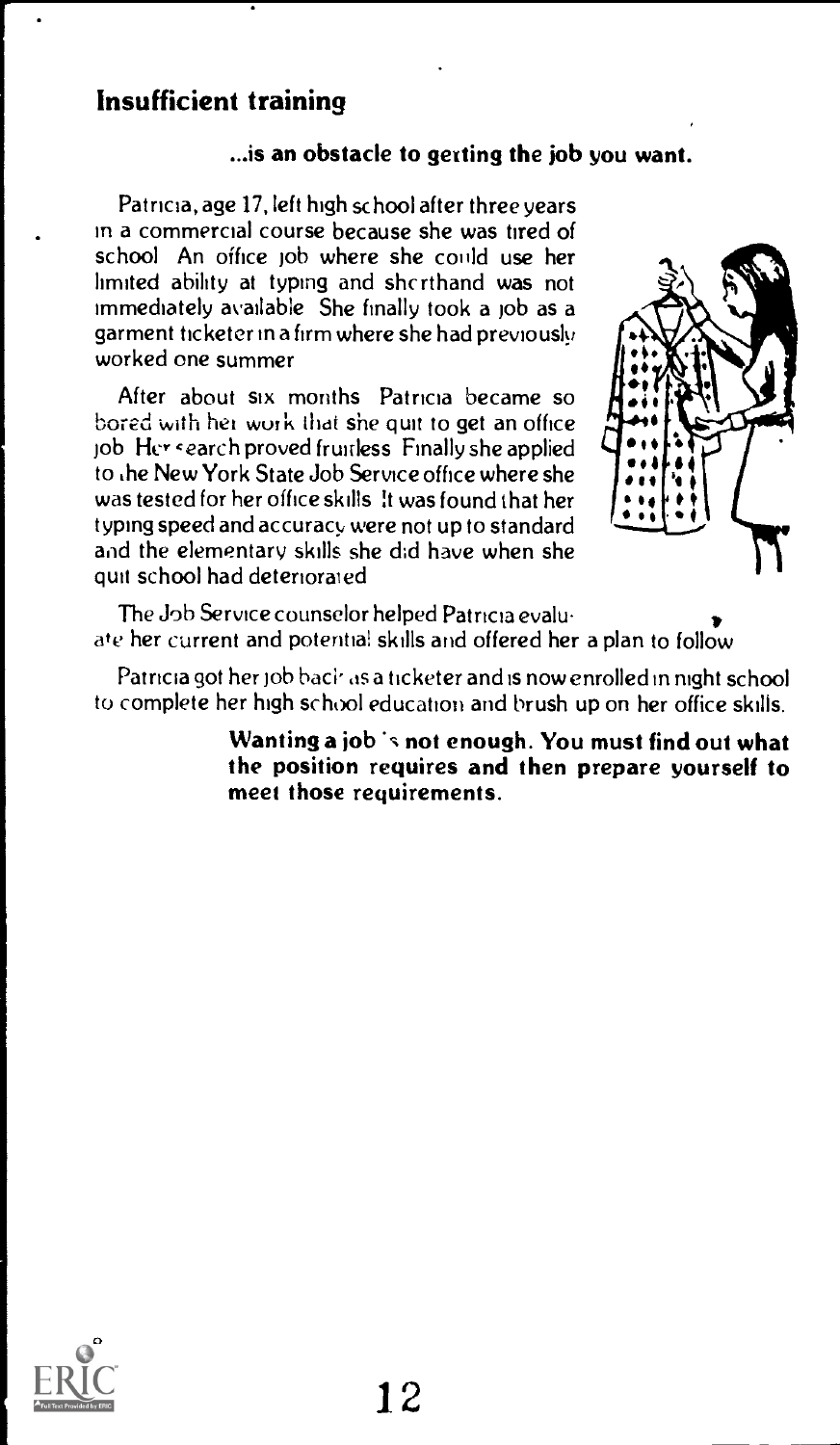# Insistence on doing the job your way

### ...most likely will create animosity and work to your disadvantage.



Fred, 20 yea: s old, was looking for a clerical job with a chance for advancement. A student at evening college, he had completed a year's study of business administration. His appearance was satisfactory and he seemed to have no trouble getting clerical jobs. In fact, the record showe he had had quite a few.

When the Job Service referred him to a permanent clerical job with opportunities to move ahead, he was hired and then, in a very short time. was laid off.

Fred said he was let go because of lack of work. The employer, however, had another story; Fred

did his job well, but was a constant source of annoyance to his co-workers and supervisor. Fred complained that the office was poorly managed, tried to introduce his own methods and even criticized the employer's own performance.

> Recommended changes for improvements generally are welcome, but they must be reasonable suggestions, tactfully presented.

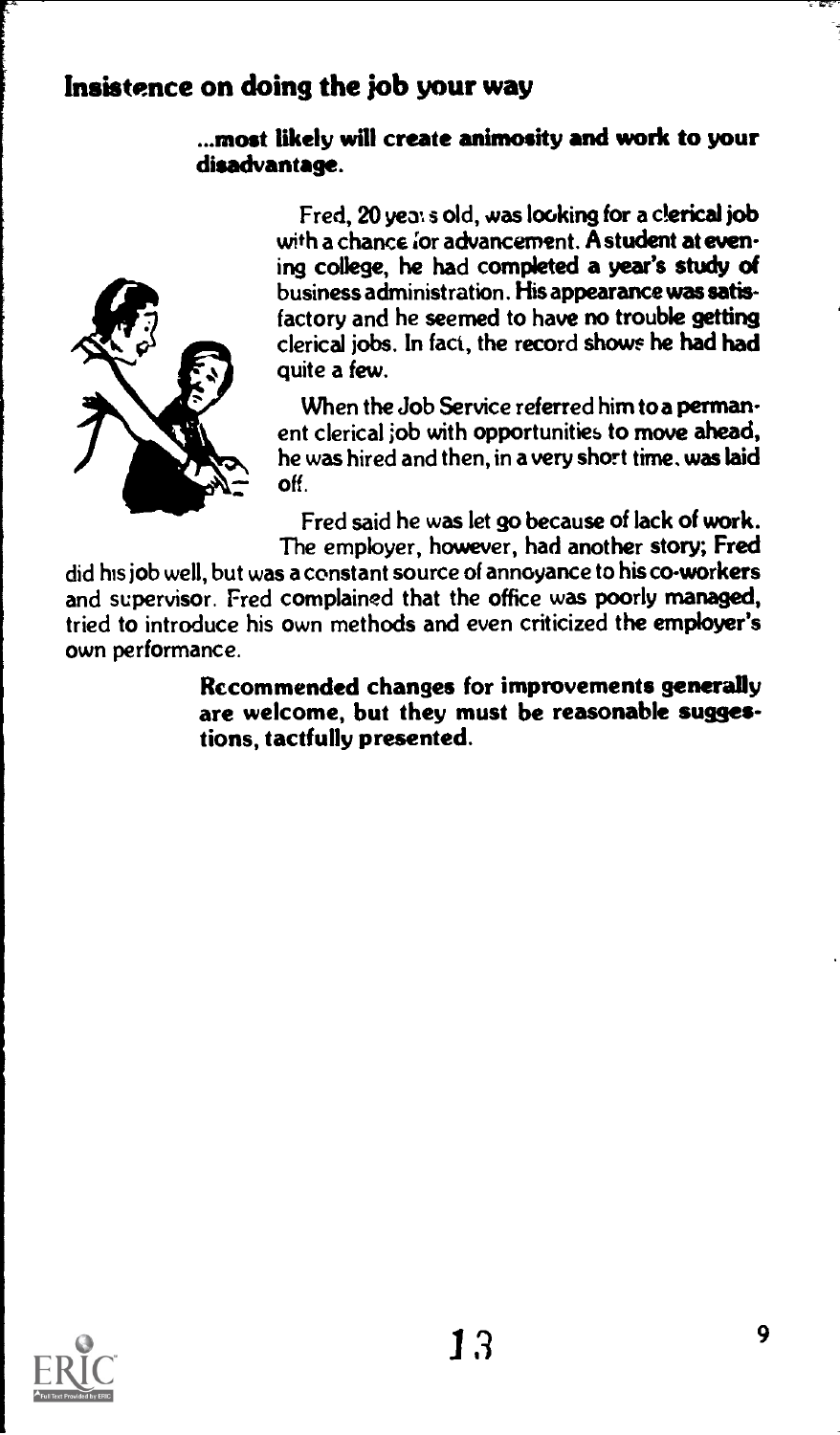# Balk at entry requirements

# $\ldots$ and you are like  $\boldsymbol{\psi}$  to miss your big opportunity.

Walter, 19, just completed a high school course in house wiring and motor repair. He preferred doing this kind of work but was willing to take any job in the electrical industry where he would have a chance to use his skills.

The Job Service referred him to a public utility company for a trainee job leading to various mechanical and technical positions. For the first three to six months he would be a messenger, then gradually work into the mechanical and technical levels.



Walter turned down the job because of the  $n.e.$ 

senger duties, stating that since he was trained for electrical work he should not have to start as a delivery boy. He was not willing to accept the fact that the company was using the delivery job as a means of evaluating his ability to work with others and follow instructions, before advancing him to a technical  $\mathrm{lob.}$ 

That cost him an opportunity with a reliable firm where the possibilities for promotion are exceptionally good.

#### Entry requirements serve an important purpose. They are used to gauge the potential of new employees.

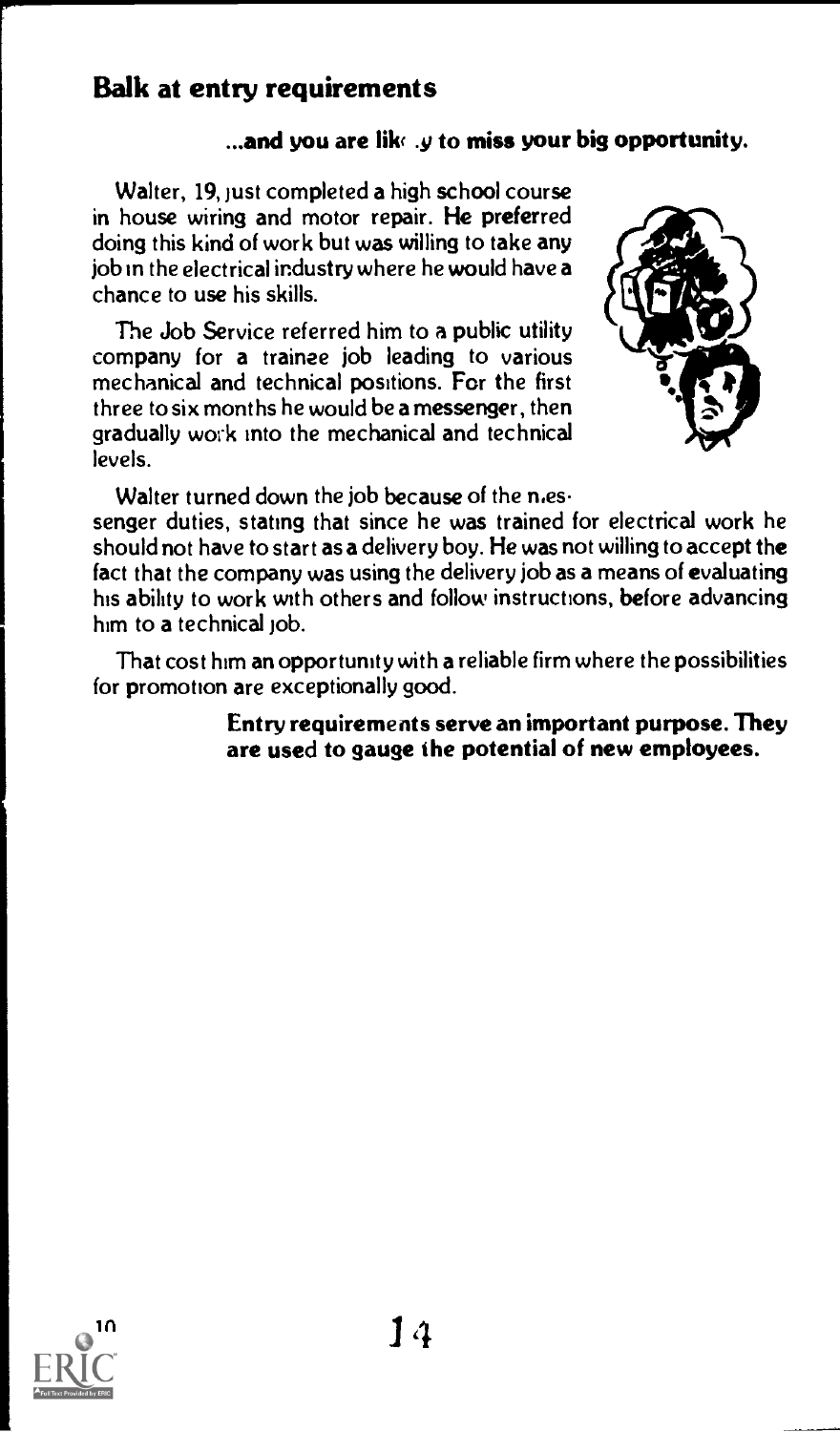# Apply for a job with a friend along

# ...and you probably won't be hired.

When Helen, age 17, graduated from her high school commercial course, she was advised by her school guidance counselor to register for employment id the New York State Job Service office. Heler: was a fair typist and had some knowledge of business machines. The Job Service referred her to a large insurance company.

When she appeared for the interview, two of her girl friends accompanied her. The employer, seeing Helen was not alone, asked he to fill out an application and told her she would be notified if "anything turned up." Helen came back to the Job Service office indignant that she had been referred to a firm where there really was no job.



The Job Service interviewer promptly phoned the employer to find out what went wrong. The employer reported Helen had brought two friends with her and that this indicated to him that she was not yet ready for a position with his firm She had some growing up to do first.

> Don't take anyone with you when you go for an interview. It's apt to give the employer the impression that you lack self-confidence and are not mature enough for the job.

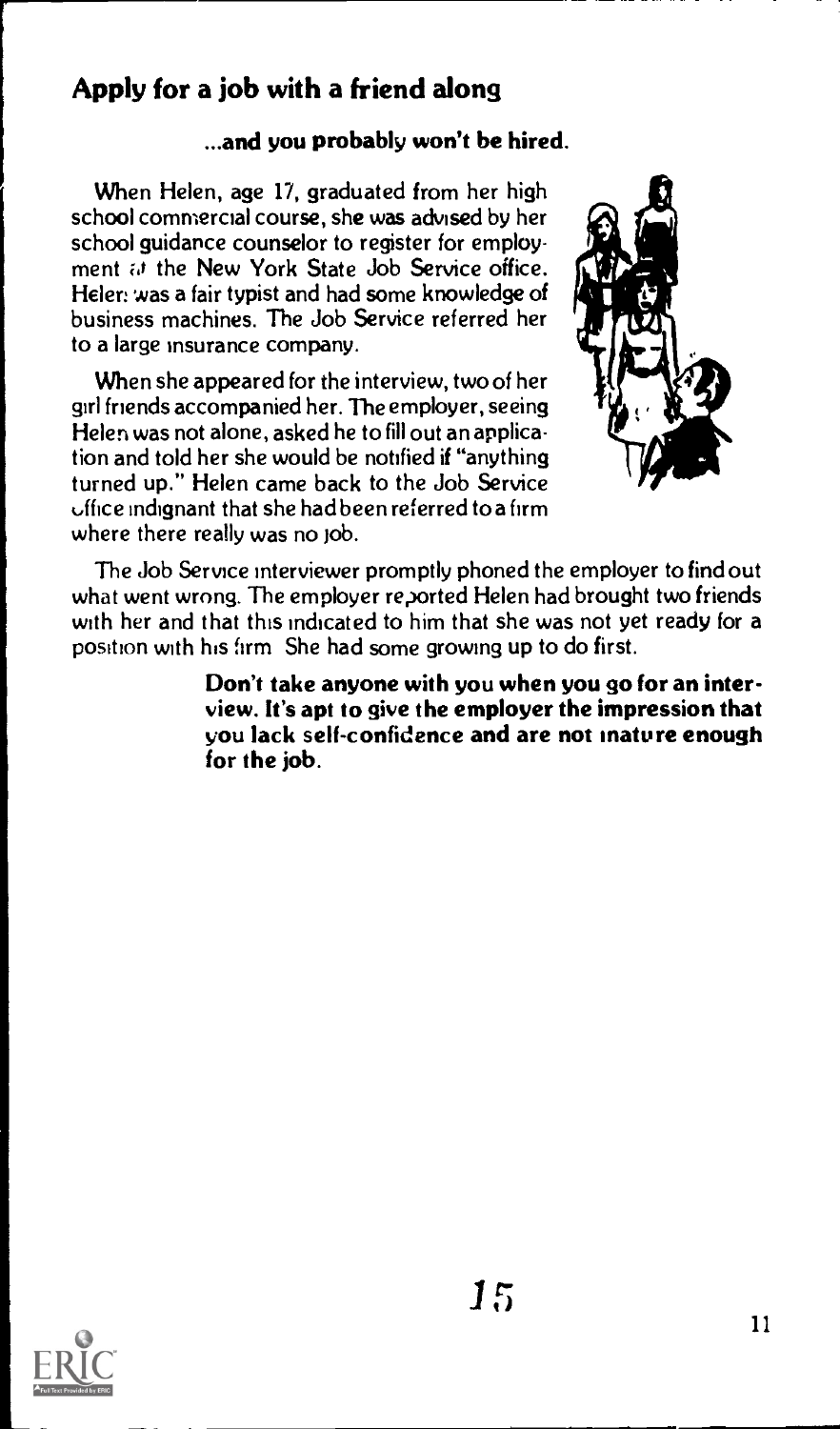# Inability to get along with others

#### ...is something few employers can, or will, tolerate.



Kurt, 18, had recently graduated from a vocational high school in the top third of his class. He majored in machine shop and wanted a beginning job in that field. To the Job Set vice counselor who interviewed him, he appeared to be a quiet, serious and pleasant young man.

The counselor called an employer who had an opening tor a vocational high school graduate with at least one year of paid machine shop experience. Because of Kurt's rank in school and the counselor's description of him, the employer decided to waive the paid experience requirement. Kurt was

interviewed by the pei-sonnel manager and the shop foreman, both of whom were impressed by his intelligence and personality. Kurt was hired.

A month later, however, the personnel manager called the Job Service office to say Kurt had been discharged. The chief reason was Kurt's inability to work with others He was a constant irritant to his supervisor and the people he worked with He questioned management decisions, although he was poorly informed. Whenever a fellow worker made a remark about anything from the weather to a shop problem, he would argue about it It got so that other workers refused to have anything to do with him

The employer said that, while Kurt was good enough at his work and undoubtedly was a bright young man, his inability to get along with other people had created too many problems for the firm. He had to let him go.

> Skill alone will not guarantee you your job. It takes the combination of skill and the ability to get along and work well with others.

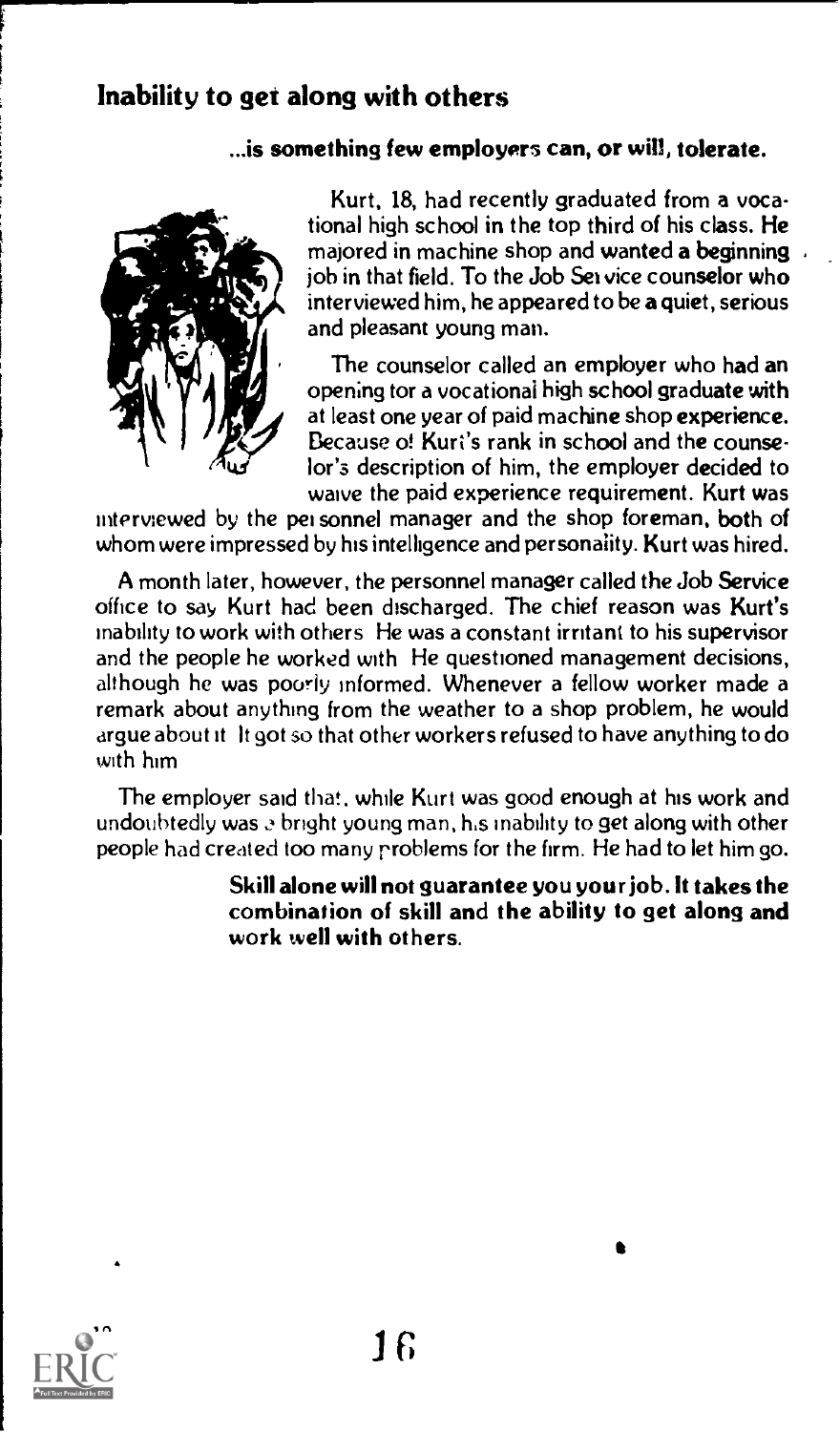# A reputation for unreliability

### ...can wreck your future.

Jerry, 18, had been in the labor market for almost two years since leaving school in the tenth grade. With a pleasing appearance ar d likeable manner, he made a good first impression.

But, since leaving school, Jerry had held some fifteen different jobs; one lasted three months, most of the others only one or two weeks. The last time he applied for a job, the employer refused even to take his application.

After he registered with the Job Service every effort was made to get Jerry another job. However, with his poor work record and limited education, his prospects for a job with a future were not too bright.



Frances, age 21, came to the Job Servie office wanting to do public contact work. Her appearance and personality were so outstanding that an opening for her was solicited with one of the leading airlines. She was sent to Washington for an interview and hired immediately Upon completion of air hostess training, she was assigned to regular flight duty.

After six months, Frances reappeared at the Job Service office. An airline executive revealed the reason. "Air travel is like the mail service," he said "A scheduled flight must always go through, weather conditions permitting Hostesses and pilots must always be ready to fly. Only the most serious illness prevents them from carrying out their assigned tasks. On several occasions this young lady gave the excuse of not feeling too well and refused to take the scheduled flight We therefore decided to dispense with her services "

In spite of her outstanding qualities, Frances lost not only this job, but will be seriously handicapped in finding future employment because the airline will not give her a good reference.

> A reputation for being reliable is one of the greatest assets a person can have. Don't do anything to tarnish your good image.

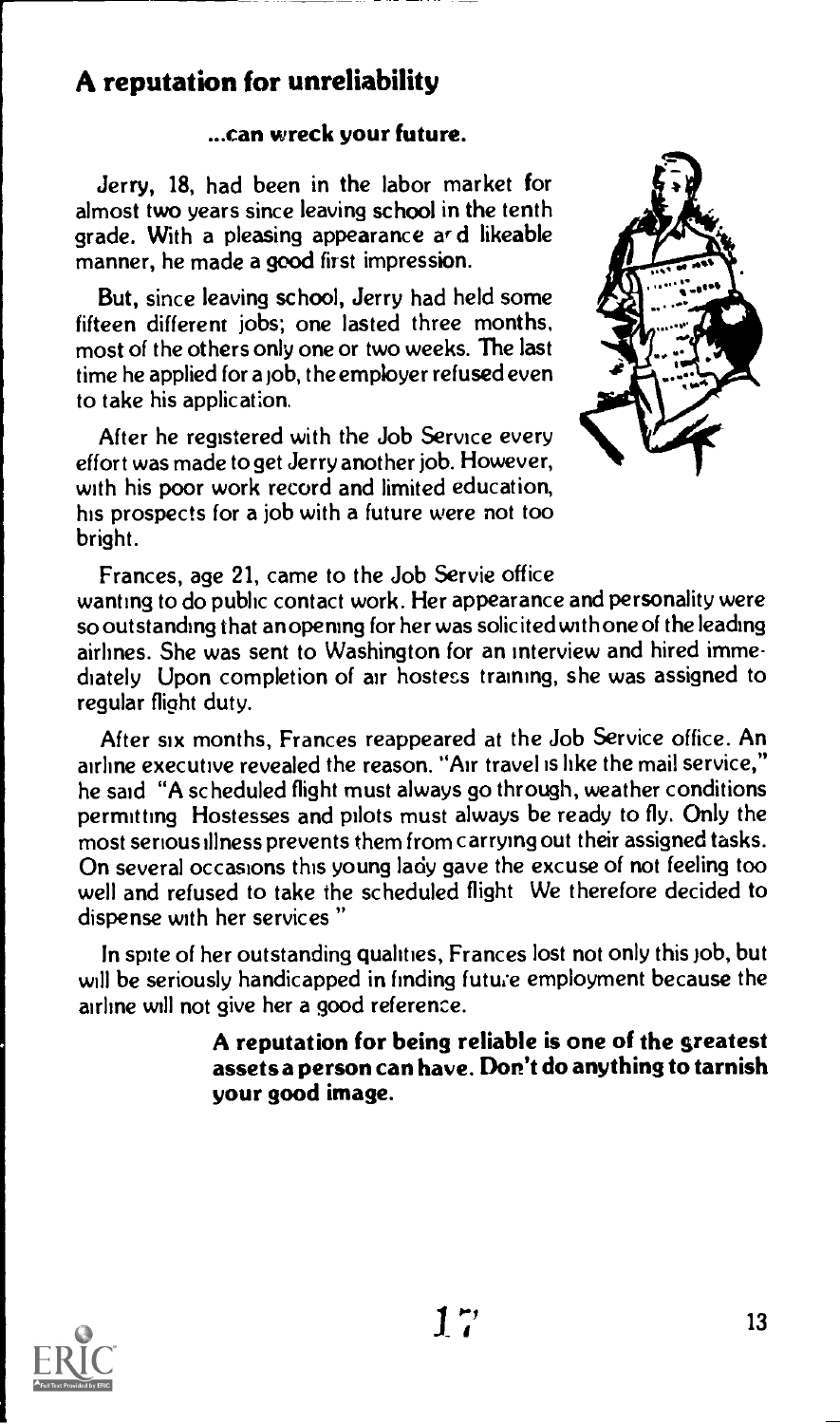# Could you use Employment Counseling?

If you have trouble getting and keeping jobs and are wondering why, ASK FOR EMPLOYMENT COUNSELING.

A specially trained counselor helps you to choose a field of work, prepare for it and get started on a job.

You talk over your interests, work experience, training, leisure activities, and other important work-related events in your life. You may take aptitude measures and interest inventories to help you decide what kinds of jobs are best for you.

After you and the counselor review your abihhes and things standing in the way of your finding work, the counselor will give you information about occupational requirements and job opportunities in different fields. Then, together, you work on your vocational plan, which involves leariang how to find a job and keep it